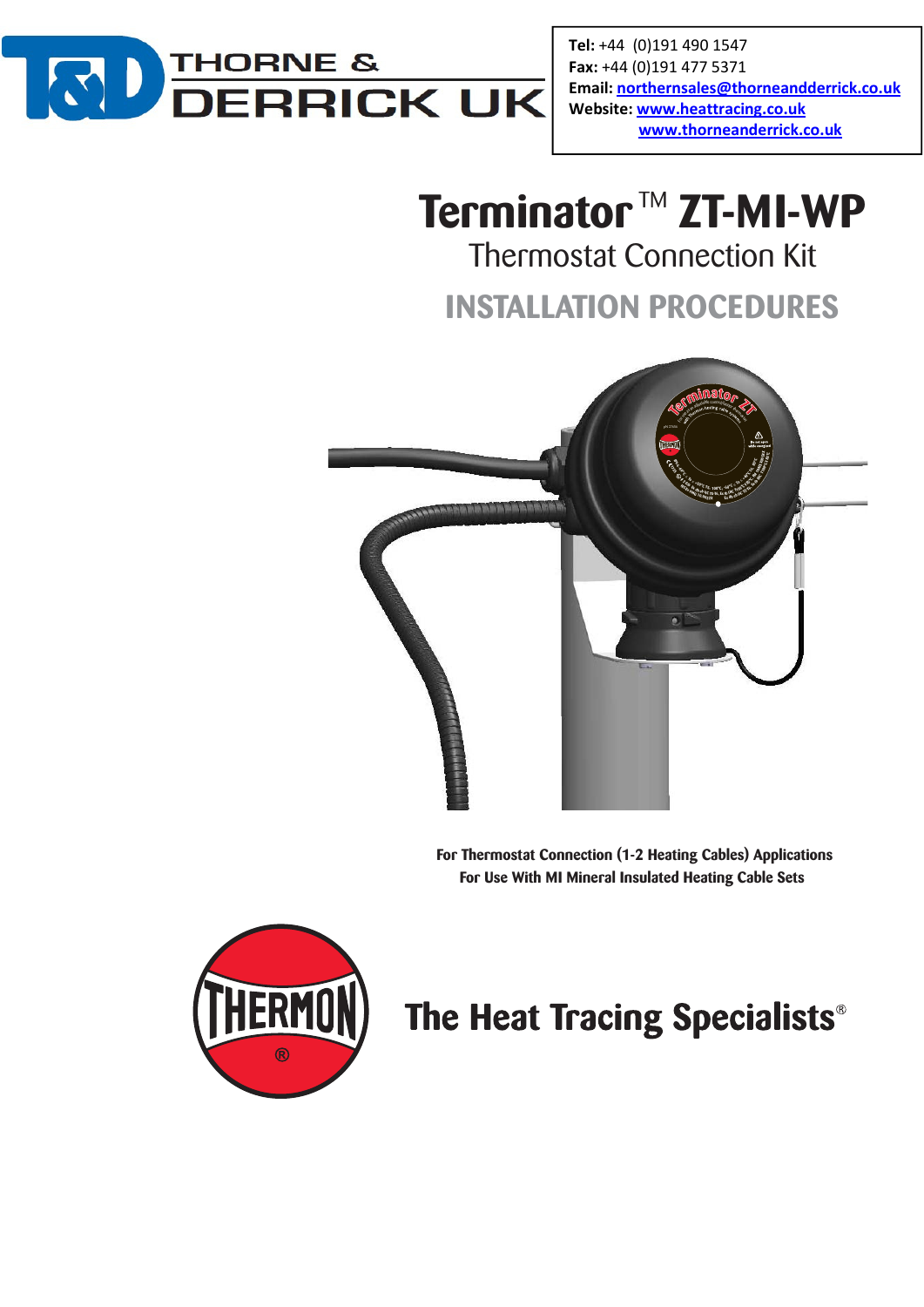## **Terminator**TM **ZT-MI-WP INSTALLATION PROCEDURES**

The following installation procedures are suggested guidelines for the installation of the Terminator ZT-MI-WP Kit.

### **Receiving, Storing and Handling . . .**

- 1. Inspect materials for damage incurred during shipping.
- 2. Report damages to the carrier for settlement.
- 3. Identify parts against the packing list to ensure the proper type and quantity has been received.
- 4. Store in dry location.

### **Kit Contents . . .**



**Wire Pins** (per MI cable cold lead,order separately)

| <b>Item</b>    | <b>Quantity</b> | <b>Description</b>                                                                                                                                                                                                                                          |
|----------------|-----------------|-------------------------------------------------------------------------------------------------------------------------------------------------------------------------------------------------------------------------------------------------------------|
| $\mathbf 1$    | $\overline{1}$  | <b>Expediter Assembly</b><br>Support Cap with O-Ring<br><b>Threaded Grommet Compressor</b><br>Grommet<br>Support Base with O-Ring                                                                                                                           |
| $\overline{2}$ | 1               | Junction Box Lid                                                                                                                                                                                                                                            |
| 3              | $\mathbf 1$     | Junction Box Base with O-Ring and M25 Dust Cap                                                                                                                                                                                                              |
| $\overline{4}$ | $\overline{1}$  | Nut                                                                                                                                                                                                                                                         |
| 5              | $\overline{1}$  | <b>Banding</b>                                                                                                                                                                                                                                              |
| 6              | $\overline{1}$  | Thermostat w/ Terminal Blocks<br>(Refer to terminal specifications for maximum allowable wire size)<br><b>Thermostat Type</b><br><b>Control Range</b><br>7T-C-300<br>$0^{\circ}$ C to $+300^{\circ}$ C<br>7T-C-500<br>$20^{\circ}$ C to<br>$+500^{\circ}$ C |
| 7              | 1               | Capillary Armouring w/ Glands                                                                                                                                                                                                                               |
| 8              | $\mathbf{1}$    | Junction Box Cord                                                                                                                                                                                                                                           |
| 9              | $\mathfrak{p}$  | Blind Plug M20                                                                                                                                                                                                                                              |
| 10             | $\overline{1}$  | <b>Bracket</b>                                                                                                                                                                                                                                              |
| 11             | 3               | <b>Screws</b>                                                                                                                                                                                                                                               |
| 12             | 3               | Washers                                                                                                                                                                                                                                                     |
| 13             | $\overline{4}$  | <b>Wire Pins</b>                                                                                                                                                                                                                                            |

#### **Dimensions . . .**



#### **Warnings . . .**

- Due to the risk of electrical shock, arcing and fire caused by product damage or improper usage, installation or maintenance, a ground-fault protection device is required.
- Installation must comply with Thermon requirements (including form PN 50273U for Ex systems) and be installed in accordance with the regulations as per the norm EN IEC 60079-14 for hazardous areas (where applicable), or any other applicable national and local codes.
- Component approvals and performance ratings are based on the use of Thermon specified parts only.
- De-energize all power sources before opening enclosure.
- Avoid electrostatic charge. Clean only with a damp cloth.
- Keep ends of heating cable and kit components dry before and during installation.
- Minimum bending radius of heating cable is 6 times the cable outer diameter.
- Individuals installing these products are responsible for complying with all applicable safety and health guidelines. Proper Personal Protective Equipment (PPE) should be utilized during installation. Contact Thermon if you have any additional questions.

### **Tools Required . . .**



### **Certifications/Approvals ...**

IP66 -60 °C ≤ Ta ≤ +50 °C T5, 100 °C; -60 °C ≤ Ta ≤ +40 °C T6, 85 °C Ordinary & Hazardous Locations



FMG 10.0022X Ex db eb IIC T5-T6, Ex tb IIIC T100°C-T85°C

 $\bm{\zeta}$   $\bm{\epsilon}$  1725  $\langle \overline{\varsigma_x} \rangle$  ii 2 GD Ex db eb IIC T5-T6, Ex tb IIIC T100°C-T85°C FM 10ATEX0058X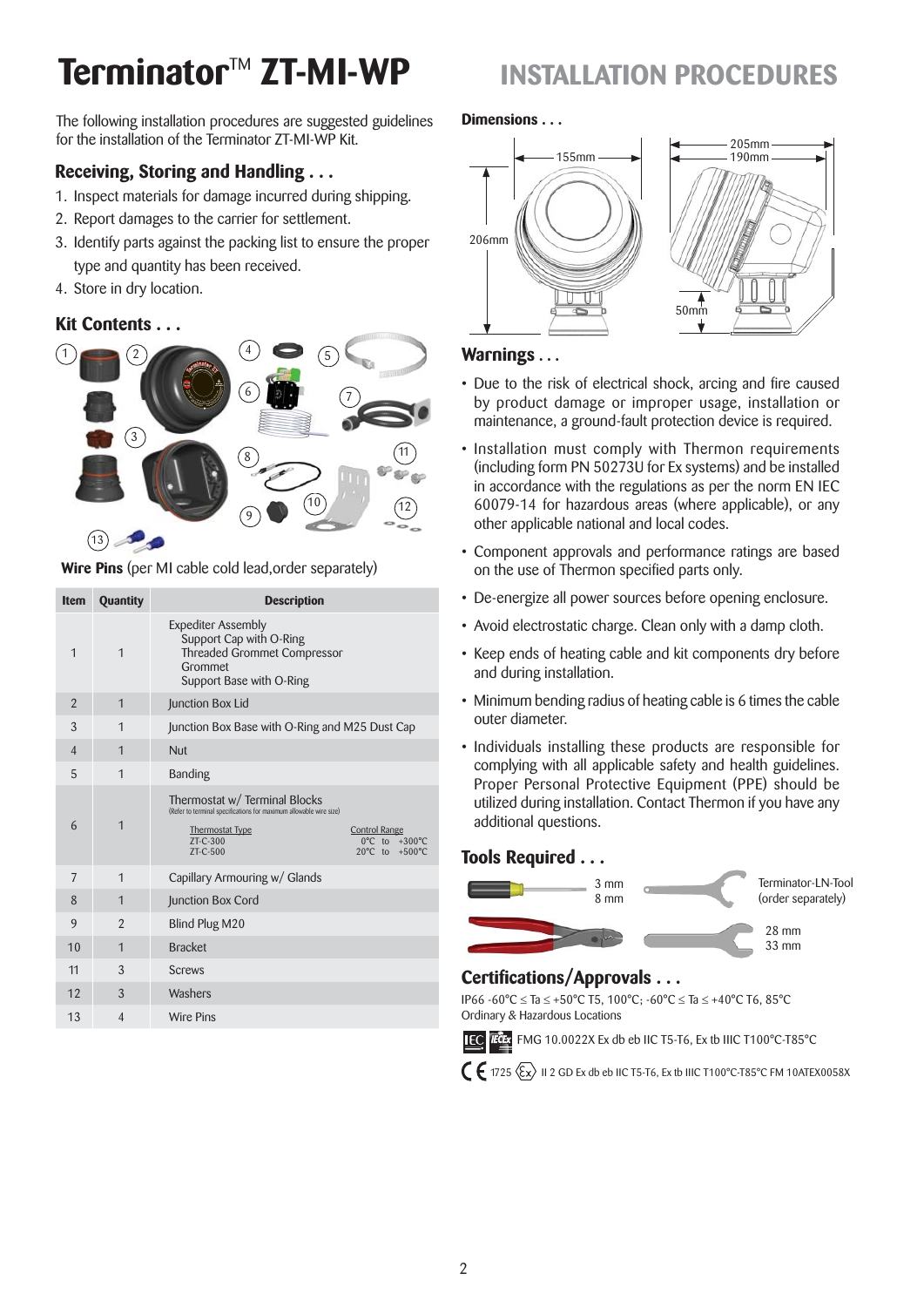## **Terminator<sup>™</sup> ZT-MI-WP INSTALLATION PROCEDURES**



**1a.** Mounting Method 1: Secure wall mount bracket to mounting surface using pipe band provided with kits.



**1b.** Mounting Method 2: Secure wall mount bracket to mounting surface using customer supplied screws, flat washers, and nuts.



**2.** Crimp appropriate wire pins (2.5 mm<sup>2</sup> or 6 mm<sup>2</sup>) on MI cable cold lead wires.



**3.** Route MI cable cold leads through M20 threaded entries. Screw cable glands into junction box.



Do not overtighten to ensure o-ring is not damaged during installation. **CAUTION**



**4.** Center cold lead sleeve inside cable gland. Tighten cable glands until ferrule begins to make contact with cold lead sleeve and cold lead sleeve cannot be moved by hand. Tighten cable gland 1/8 additional turn or to a torque value of 16 Nm (142 lb-in).



**5.** Install user supplied M20 Earth Tag and Lock Nut to threaded M20 Gland.



**6.** Remove M25 dust cap. Install M25 power gland (customer supplied) in M25 threaded entry.



**7.** Mount junction box base on expediter. Make sure to align slots to properly orient junction box base. Tighten nut with Terminator-LN-Tool. If mounting horizontally, threaded gland holes must face downward.



**8.** Install power cable (if necessary).